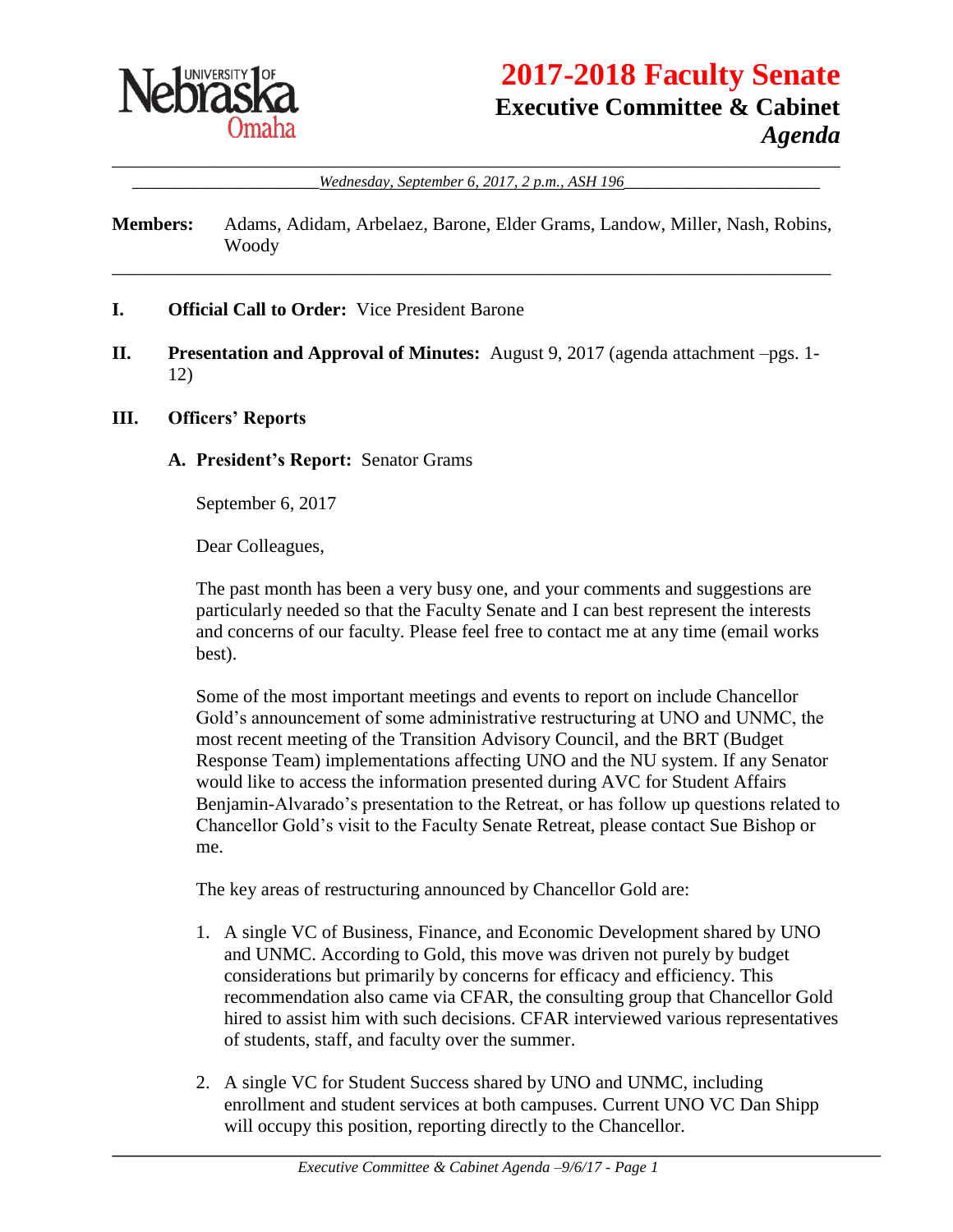- 3. UNMC will adopt an academic administrative model more similar to UNO's, where Deans report directly to the SVC (Dele Davies) rather than directly to the Chancellor.
- 4. External relations (community, government, and alumni) will be combined into one group across UNO and UNMC, to be led by Bob Bartee, though UNO and UNMC will continue to have separate programs in these areas. UNO's University Communications will report to Bartee.
- 5. Miscellaneous areas under the Chancellor's office, such as compliance auditing, logistics, and so forth will be shared between UNO and UNMC for the aim of greater efficiency.

Chancellor Gold emphasized that all of these restructuring changes are "un-doable" and will be re-evaluated by him at the 6 and 12 month marks. Therefore, UNO faculty who wish to comment on the changes should do so in ample time to be accounted for in these reviews. The Faculty Senate executive committee and I regularly convey faculty opinions and feedback to the Chancellor and other administrators, as we meet with them regularly.

The August 29 Transition Advisory Council meeting focused on the theme of Efficiency. Presentations and discussion emphasized UNO's great value, given the quality of education and employment outcomes produced for a relatively low student cost and debt load. However, challenges faced in achieving that value include a heavy reliance on adjunct faculty, difficulties with scheduling, bottleneck courses, length of time developing new degree programs, and a cultural and political climate in which the value proposition of higher education is disputed. Suggestions for improvement also included reviewing processes for grant seekers (e.g. differentiating processes for large and small grants, offering greater support), focusing on the success of multiple programs across the board (including workforce-essential and unique UNO niche programs), institutional support for faculty research, and leveraging community resources.

The BRT progress at NU is to follow a particular "Program Change Development Model" that proceeds from Program Definition and Design through Program Installation (where we are now, at least in part), Interim Products, Established Products, and Program Efficacy. Faculty who have comments about the BRT implementation may wish to keep this in mind, as the products generated by this budget review are themselves reviewed, measured, and refined. For instance, the UNL Faculty Senate raised questions about changes to the mileage reimbursement rates, and in particular the effects on extension faculty. Some UNO faculty also have raised questions about the economic impacts. What cost savings will be realized ultimately, particularly as behavior changes in response to the policy and the costs of operating fleet vehicles are analyzed? We will continue to follow up on these issues and feedback is welcomed.

UNO has a record-breaking incoming first-year class in Fall 2017. Faculty are to be congratulated for their incredible dedication and outreach that helped to create this success. Going forward, I would like to challenge my colleagues to redouble the effort to keep those students here all the way to graduation. What could each of us be doing – realistically, given our workloads and service - to engage those students and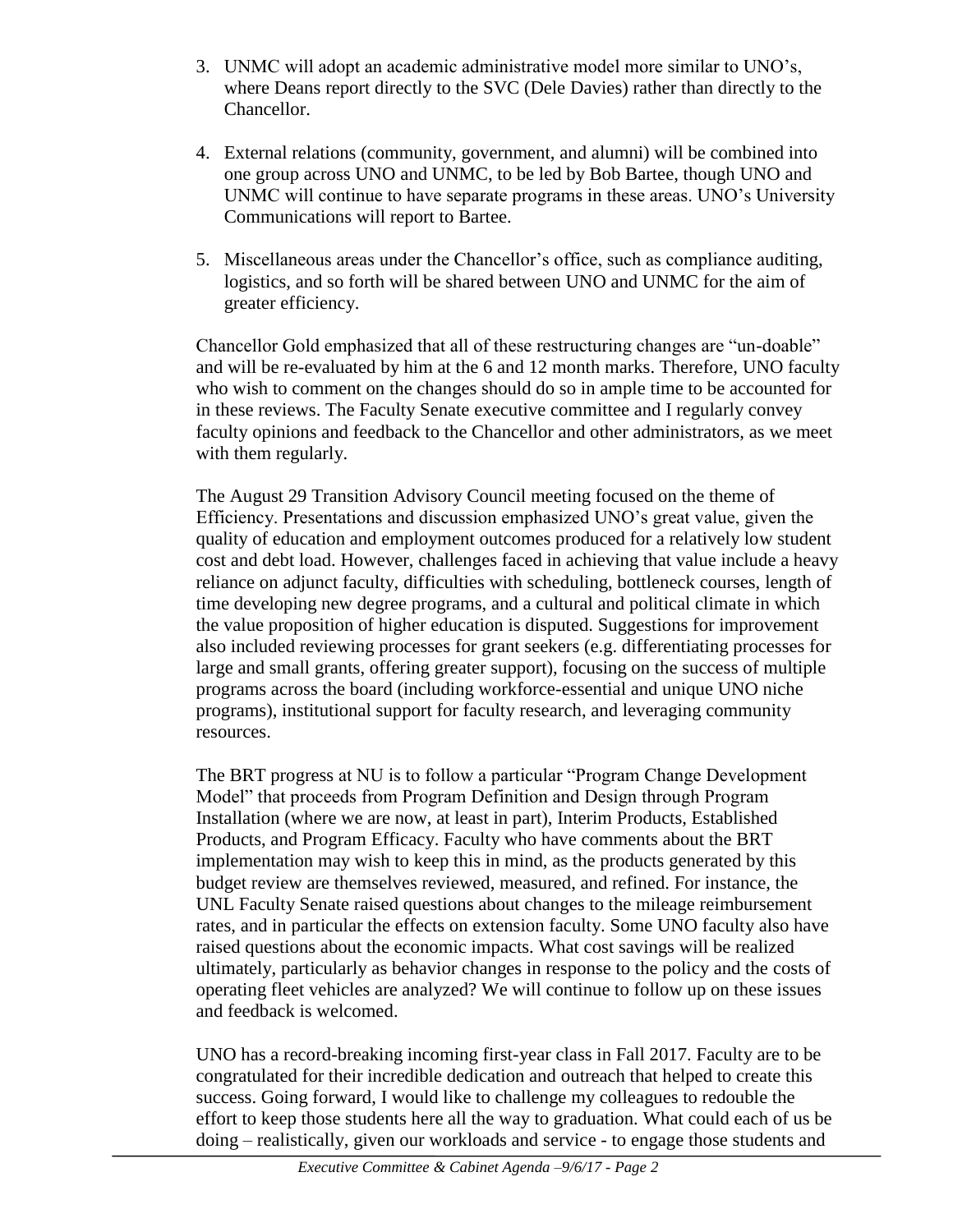increase the chances of retaining them next year? Extensive research tells us that the more individual contact students have with faculty, the more likely they are to be retained and graduate. This includes student research, co-curricular activities, and advising. Your engagement with our students is an essential contribution to the value of a UNO education.

UNO representatives on the ad hoc UNO/UNMC Faculty Committee for Communication and Collaboration include: Timi Barone, Dhundy Bastola, Craig Maher, Connie Schaffer, Destynie Sewell, Suzanne Sollars, and Adam Tyma. Please contact them with comments or suggestions relevant to their communications with UNMC faculty representatives. This is a joint faculty-to-faculty committee, reporting back to the respective Faculty Senates.

President Bounds will be the guest speaker at the Faculty Senate's next meeting on September 13 at 2:00 pm. Bounds met with the Senate last May and with the Executive Committee in August.

Questions about how Scott Campus faculty are to park for events on the Dodge Campus have been raised and will be followed up. Please let us know if Canvas training is meeting your needs and if additional specific offerings in this area would be useful.

Thank you for permitting me to represent you and please contact me whenever issues relevant to Faculty Senate may arise.

#### **B. Secretary/Treasurer Report:** Senator Landow

**1. EC&A:** August 2017, no meeting scheduled**.**

| Res. | Date                     | <b>Title</b>               | <b>Admin</b> | Sent for      | <b>Denied</b> | <b>Deferred</b> | In              | <b>Final</b>                        |
|------|--------------------------|----------------------------|--------------|---------------|---------------|-----------------|-----------------|-------------------------------------|
| #    | <b>Senate</b>            |                            | Accept       | <b>Senate</b> |               |                 | <b>Progress</b> | <b>Action/Resolved</b>              |
|      | <b>Passed</b>            |                            |              | <b>Action</b> |               |                 |                 |                                     |
| 4299 | Complete                 | FS Pres Appts.             |              |               |               |                 |                 |                                     |
|      | 8/16/17                  | a. AAUP                    |              |               |               |                 |                 |                                     |
|      |                          | c. Grad Cncl Liaison       |              |               |               |                 |                 |                                     |
| 4288 | Complete                 | <b>Campus Committees</b>   |              |               |               |                 |                 |                                     |
|      | 8/16/17                  | a. APC                     |              |               |               |                 |                 |                                     |
|      |                          | g. Strat Planning          |              |               |               |                 |                 |                                     |
|      |                          | Steering Comm.             |              |               |               |                 |                 |                                     |
| 4301 | 8/16/17                  | Permanently                |              |               |               |                 |                 |                                     |
|      |                          | Replace CBA                |              |               |               |                 |                 |                                     |
|      |                          | Senator Ni                 |              |               |               |                 |                 |                                     |
|      | <b>TO BE FOLLOWED UP</b> |                            |              |               |               |                 |                 |                                     |
|      |                          |                            |              |               |               |                 |                 |                                     |
| 4282 | 3/8/17                   | Expenses                   | 4/19/17      |               |               |                 |                 | <b>SVC</b> Reed                     |
|      |                          | Associated with            |              |               |               |                 |                 | explained the                       |
|      |                          | Visas for                  |              |               |               |                 |                 | process for UNO                     |
|      |                          | <b>International Hires</b> |              |               |               |                 |                 | paying for legal<br>costs involved. |
|      |                          |                            |              |               |               |                 |                 | These issues are                    |
|      |                          |                            |              |               |               |                 |                 | usually handled by                  |
|      |                          |                            |              |               |               |                 |                 | department chairs                   |
|      |                          |                            |              |               |               |                 |                 | and personnel.                      |
|      |                          |                            |              |               |               |                 |                 | Costs can't be                      |

#### **2017-2018 Resolution Action Table (Action Pending and Current Resolutions)**

*Executive Committee & Cabinet Agenda –9/6/17 - Page 3*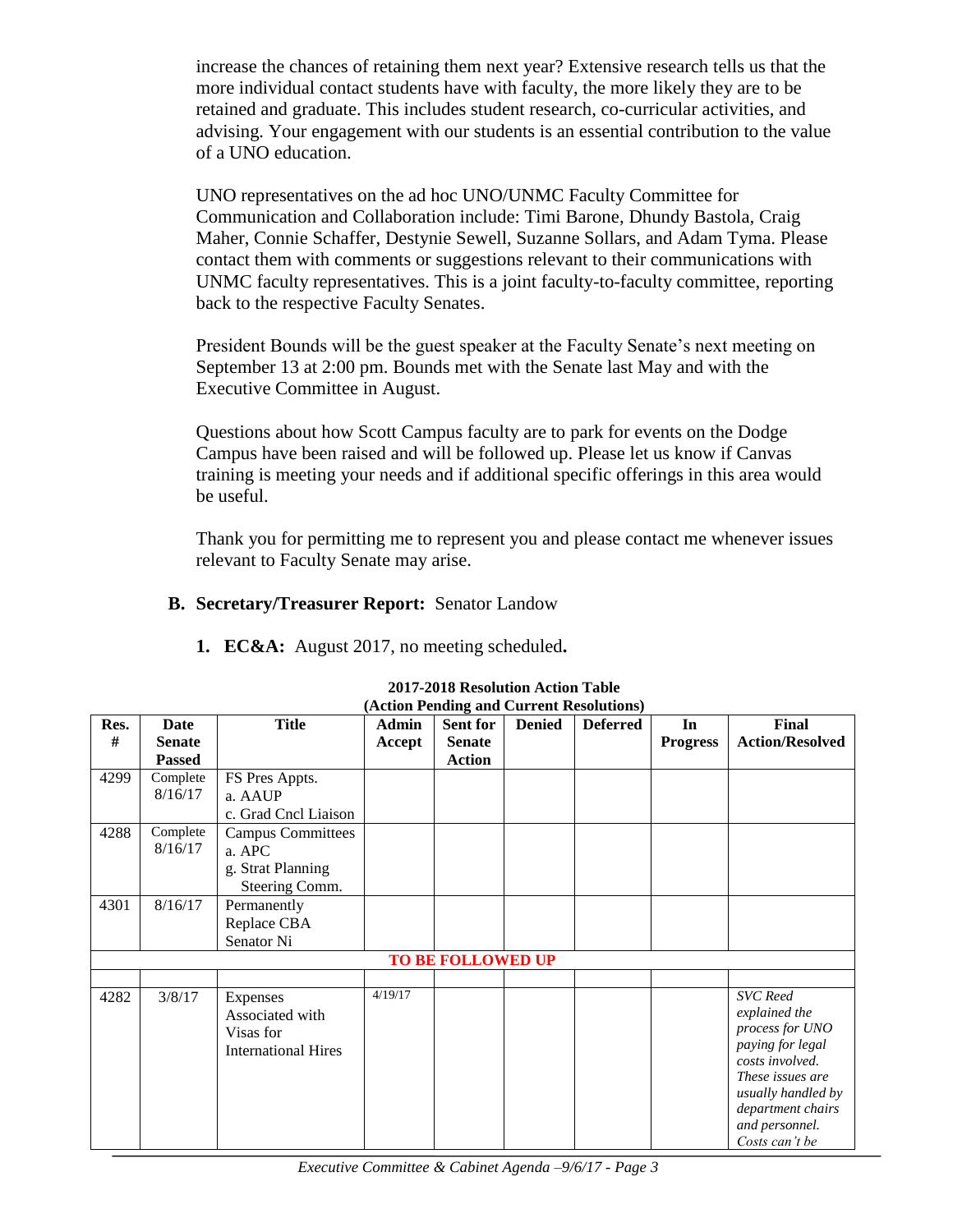|      |          |              |          |                        |  |  | nailed down, since<br>they vary by who is<br>involved. BJ Reed |
|------|----------|--------------|----------|------------------------|--|--|----------------------------------------------------------------|
|      |          |              |          |                        |  |  | said he would ask                                              |
|      |          |              |          |                        |  |  | for a one page                                                 |
|      |          |              |          |                        |  |  | description of the                                             |
|      |          |              |          |                        |  |  | process made<br>available to                                   |
|      |          |              |          |                        |  |  | faculty.                                                       |
| 4279 | 12/14/16 | Grievance    | 12/21/16 |                        |  |  | - SVC Reed says                                                |
|      |          | Committees   |          |                        |  |  | they may need                                                  |
|      |          | Summer       |          |                        |  |  | more information.<br>It is a workload                          |
|      |          | Compensation |          |                        |  |  | issue as much as a                                             |
|      |          |              |          |                        |  |  | compensation                                                   |
|      |          |              |          |                        |  |  | issue. Let's have                                              |
|      |          |              |          |                        |  |  | further discussion.                                            |
|      |          |              | 3/15/17  |                        |  |  | - BJ reiterated that                                           |
|      |          |              |          |                        |  |  | summer pay is not                                              |
|      |          |              |          |                        |  |  | likely to happen, as<br>faculty select a                       |
|      |          |              |          |                        |  |  | variety of service                                             |
|      |          |              |          |                        |  |  | opportunities.                                                 |
|      |          |              |          |                        |  |  | Regarding the                                                  |
|      |          |              |          |                        |  |  | three grievance<br>committees, he                              |
|      |          |              |          |                        |  |  | feels that faculty                                             |
|      |          |              |          |                        |  |  | select this type of                                            |
|      |          |              |          |                        |  |  | service, similar to                                            |
|      |          |              |          |                        |  |  | how faculty choose<br>to serve on thesis                       |
|      |          |              |          |                        |  |  | committee.                                                     |
|      |          |              | 4/19/17  |                        |  |  |                                                                |
|      |          |              |          |                        |  |  | Chancellor<br>Christensen said                                 |
|      |          |              |          |                        |  |  | these type of                                                  |
|      |          |              |          |                        |  |  | issues, like summer                                            |
|      |          |              |          |                        |  |  | grievance                                                      |
|      |          |              |          |                        |  |  | committee work,<br>seldom occur. He                            |
|      |          |              |          |                        |  |  | is also                                                        |
|      |          |              |          |                        |  |  | apprehensive of                                                |
|      |          |              |          |                        |  |  | anyone who has                                                 |
|      |          |              |          |                        |  |  | service in the<br>summer wanting                               |
|      |          |              |          |                        |  |  | compensation.                                                  |
|      |          |              |          |                        |  |  | Some service such                                              |
|      |          |              |          |                        |  |  | as FS President                                                |
|      |          |              |          |                        |  |  | and IRB receive<br>workload                                    |
|      |          |              |          |                        |  |  | compensation.                                                  |
|      |          |              |          |                        |  |  |                                                                |
|      |          |              |          | <b>CARRIED FORWARD</b> |  |  |                                                                |
|      |          |              |          |                        |  |  |                                                                |

**2. Treasurer's Report:** Senator Landow (August 2017) (agenda attachment – pg. 13)

## **IV. Standing Committee Reports**

**A. Committee on Academic and Curricular Affairs:** Senator Miller (No Meeting/No Report)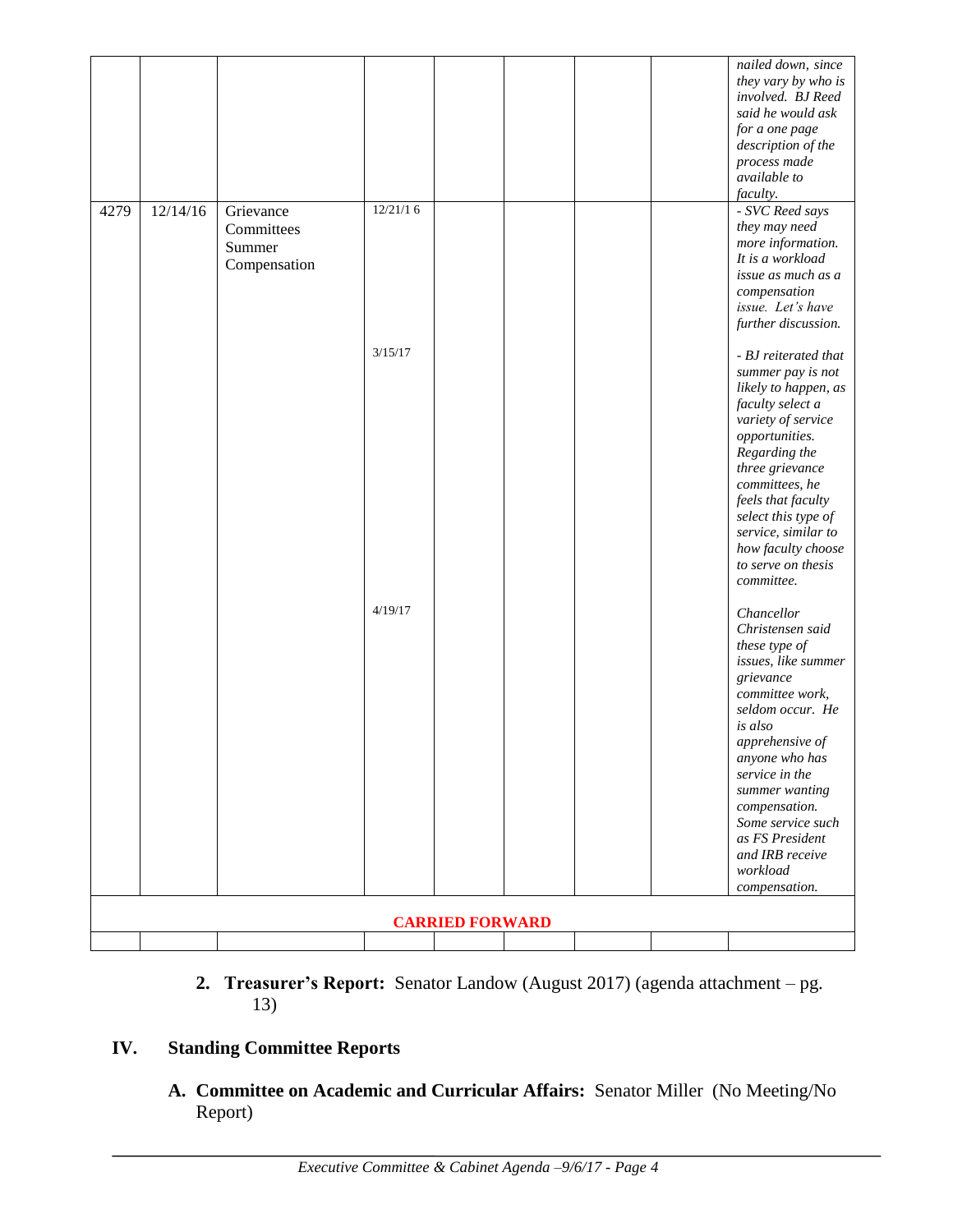### **PENDING:**

**1. Student Government Resolution for Timely Feedback from Faculty**

Senator Kealey asked the Senate to address the Student Government Resolution to have all faculty give timely feedback to students.

Suggestions: Suggestions:

- 1. A Hot Line for anonymous reported for students to be given a manner to address the issue.
- 2. This issue can be addressed in course evaluations.
- 3. This issue can be addressed internally through the review process.
- 4. Put guidelines on a website.
- 5. Faculty member's use of learning management systems and adherence to professional expectations.

Senator Elder stated that the Faculty Senate owes Student Government a response and attention to the SG Resolution.

*(Sent to A&CA 4/12/17) (AC&A report 4/26/17 for to discuss)*

- **2. Need for Students to get Timely Feedback:** Committee members ended the **4/26/17 meeting** with a discussion of the need for students to get timely feedback from faculty members. This discussion expanded to also include faculty member's use of learning management systems and adherence to professional expectations. The discussion will be continued at the next committee meeting. It will be included in Pending for the next EC&C meeting**.**
- **B. Committee on Educational Resources & Services:** Senator Robins Adidam

### **PENDING:**

**1. Canvas and UNIZEN dashboard availability.** *The EC&C, on 6/7/17, sent this to the Educational Resources & Services Committee.*

### **C. Committee on Faculty Personnel & Welfare:** Senator Elder

The FP&W committee met on Aug 30 at 2pm in DSC 208. Present: Pauline Brennan, Griff Elder, John Noble Excused: Tammie Kennedy, Marshall Prisbell, Dale Tiller.

We continued our planning for the year, planning that was begun at the Faculty Senate Retreat.

### For EC&C Only:

John Noble raised a concern expressed by many faculty whose offices are in H&K (formerly known as HPER). The week before the semester began, Sorority Rush took place in the building. It was very loud, very high energy, and maintenance still hasn't managed to remove all the glitter. For faculty, who were preparing for class, and in some instances, need to video segments for their online classes, the Sorority Rush was very disruptive. It had happened in a previous year. Faculty had been assured that it wouldn't happen again. Yet it did. The question is, "Why can't Sorority Rush take place in MBSC, where faculty wouldn't be disturbed?" Furthermore, "Who is the best person to address this question, since a previous attempt to address it failed."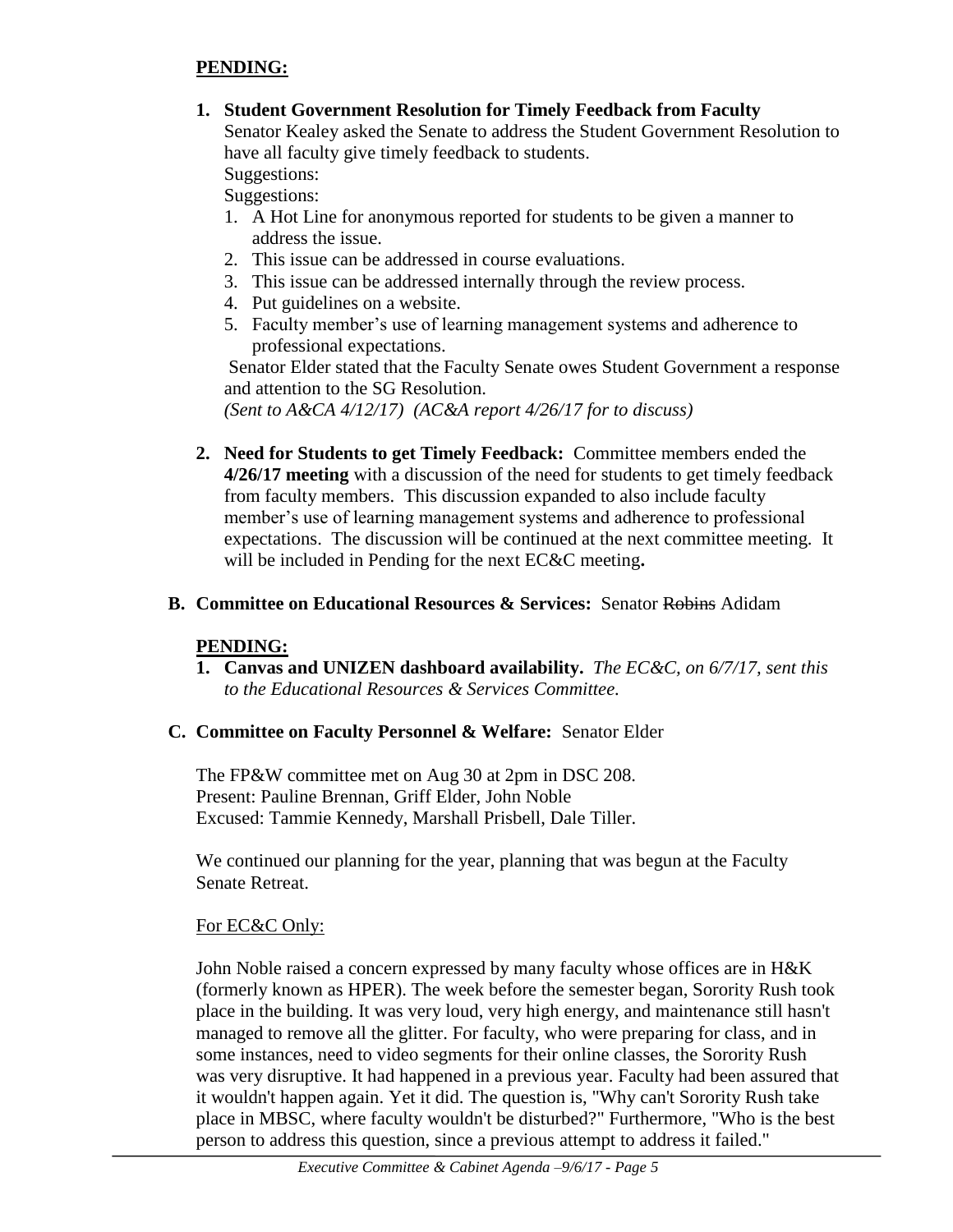### **PENDING:**

**\*** Follow up on status of H1B Visas audit. VC Smith-Howell said she would check on it at the 5/17/17 EC&A meeting.

#### **D. Committee on Goals and Directions:** Senator Arbelaez

The Committee met August 30, 2017 at 2:30 p.m. ASH 286 Present: Bradley Bereitschaft, Daniel Hawkins, Chris Kelly, Hamid Sharif-Kashani and Richard Stacy, Maria Arbelaez

The committee reviewed the items, decided at the retreat, we would work during the academic year.

- 1. One of our G&D members joining the UNO facilities planning committee. We are awaiting word from the committee.
- 2. Recruitment: We requested a meeting with Omar Correa, Chair of Enrollment. Awaiting for an answer.
- 3. We requested a meeting with Hank Robinson, director of Institutional Effectiveness. We want to review the data concerning enrollment, retention, and attrition. Awaiting for an answer.
- 4. We would like to make a proposal to amend current bylaws concerning senators' reelection. Currently, senators will have to sit-out one year to after his/her term ends. That is to ran and if elected, join the senate.
- 5. In relation to collaboration between UN campuses we have some suggestions for consideration:
	- a. Libraries across campuses. Grant access to all UN libraries for faculty, students, and staff. At present it is a cumbersome process. One library card for all libraries would simplify the process.
	- b. Allow access, across campuses, to scientific implements and programs equipment for faculty, students, and staff.
	- c. Allow access to exercise facilities and programs to all faculty, students, and staff.

#### **Pending:**

**1.** *Facilities Planning and Faculty Representation (Sent to G&D 2/10/16)*– As important and continuous decisions are made regarding facilities planning on campus, we would like to see more faculty involvement in these plans, and be allowed frequent opportunities to engage in discussion with administration about facilities planning. The one committee the Faculty Senate is aware of is the University Committee on Facilities Planning, which typically meets once a year. The University Committee on Technology Resources, Services & Planning meets more frequently, but its primary focus is on the technology needs of the campus. In a previous meeting Goals & Directions met with Deb Smith-Howell to address administrative communication and questions about the University's Strategic Plan and the Faculty Senate's part in that process. We discussed the possibility of a more regular liaison with Dr. Smith-Howell with a representative from the F.S. Goals and Directions Committee that could increase the level of communication and information in this area**.**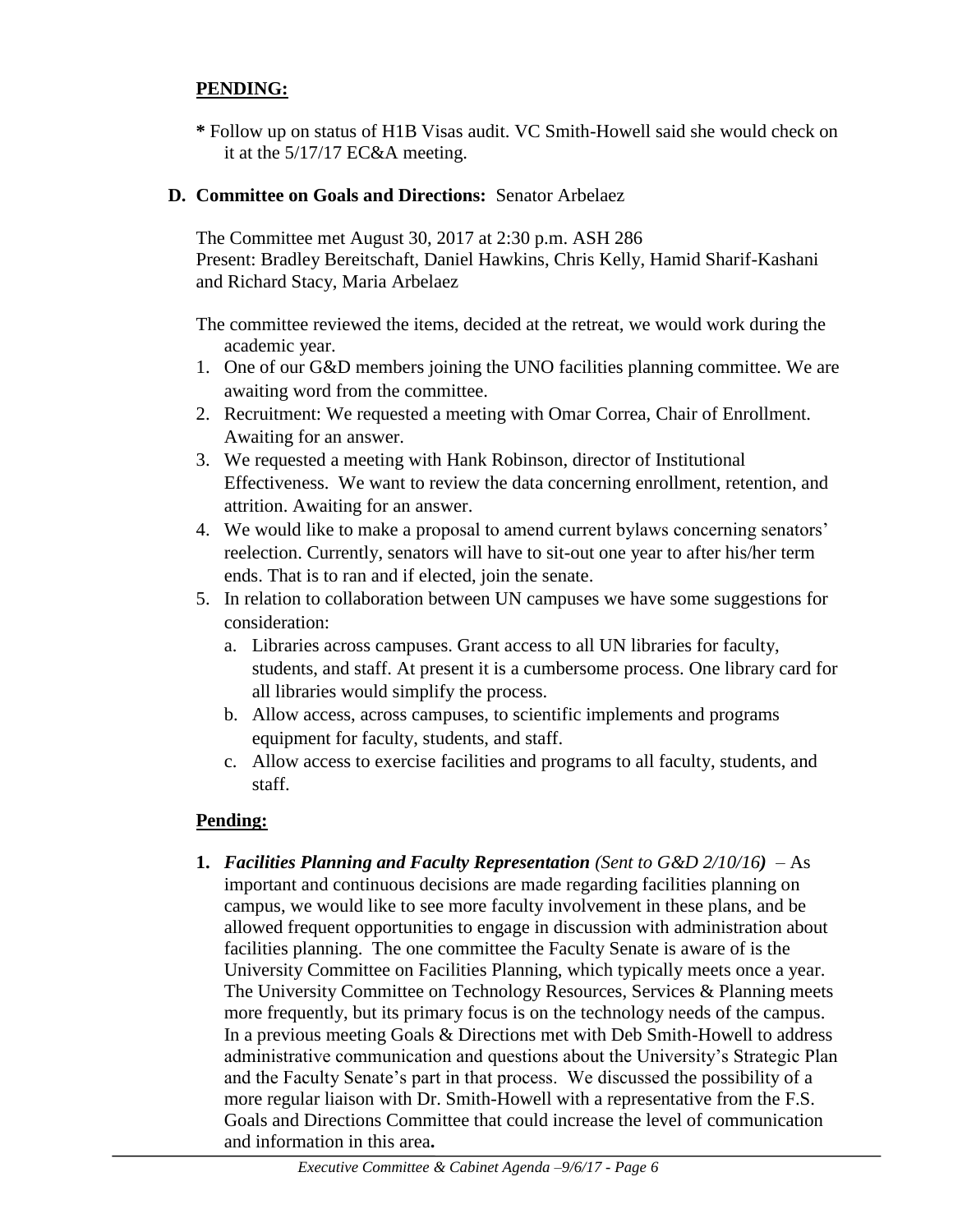- **2.** *Unit Based Recruiting*: *(Sent to G&D 8/17/16)* This item has focused on how individual departments may contribute to the recruitment and retention of students in better pursuit of the University's enrollment goals. Goals and Directions temporarily tabled this item and it will remain on our *Pending* list.
- **3.** The UNO Admin responded to Resolution 4285, 5/10/2017: **Deferred Action for Childhood Arrivals (DACA)** with plans to draft guidelines for faculty. EC&A would appreciate members of the FacSen committee (e.g. Dan Hawkins et al) staying closely in touch with Student Affairs (Dan Shipp, Jonathan Benjamin-Alvarado) and the CFE to review and collaborate**.** *(Sent to G&D to keep in touch 6/7/17)***.**
- **4. Soliciting Faculty Insights on UNO's Leadership Transition.** *(The EC&C, on 6/7/17, sent this to the Goals & Directions Committee.)*

### **5. Mav Creed**

*The following was submitted to the UNO Faculty Senate. Attached below it is the resolution from Student Government, a note that the Staff Advisory Council will also pass a favorable resolution, and the Mav Values Document. The UNO EC&C, on 6/7/2017, forwarded this item to the Goals & Directions Committee for discussion at the August 16, 2017, Retreat.*

On Mar 31, 2017, at 8:32 AM, Philip Covington

[<pcovington@unomaha.edu>](mailto:pcovington@unomaha.edu) wrote:

*Faculty Senate, Staff Advisory Council, and Student Government:*

*Over the course of about 18 months, a university task force took on the task of creating a document that captures the essence of what it means to be a UNO Maverick. The task force included members appointed by Faculty Senate, Staff Advisory Council, and Student Government. Data was gathered from nearly 900 members of the university community, with special attention given to garnering feedback from individuals in under-represented groups.*

*Six primary themes emerged from the analysis of the data and the task force worked to briefly define each, intentionally weaving in language from the raw data. Those six statements form the core of the Maverick values document. These community standards serve as a foundation for mutual expectations of engaging one another within this university community and with our partners beyond.*

*It is our pleasure to forward the document to you and ask for your formal support of its tenets before we advance it to the Chancellor's Cabinet for final approval.*

*Respectfully Submitted,*

*Dr. Dan Shipp, Vice Chancellor for Student Affairs & Enrollment Management and*

*Dr. Phil Covington, Senior Director of Student Life and Chair of the Defining the Maverick Experience Task Force*

### **Student Government Resolution:**

**WHEREAS,** the University of Nebraska at Omaha (UNO) is committed to creating distinctive values that all faculty, staff, administration, and students should follow, and;

**WHEREAS,** beginning in 2015, a taskforce of people from all areas of campus conducted and analyzed survey data, brainstormed ideas, and created a finalized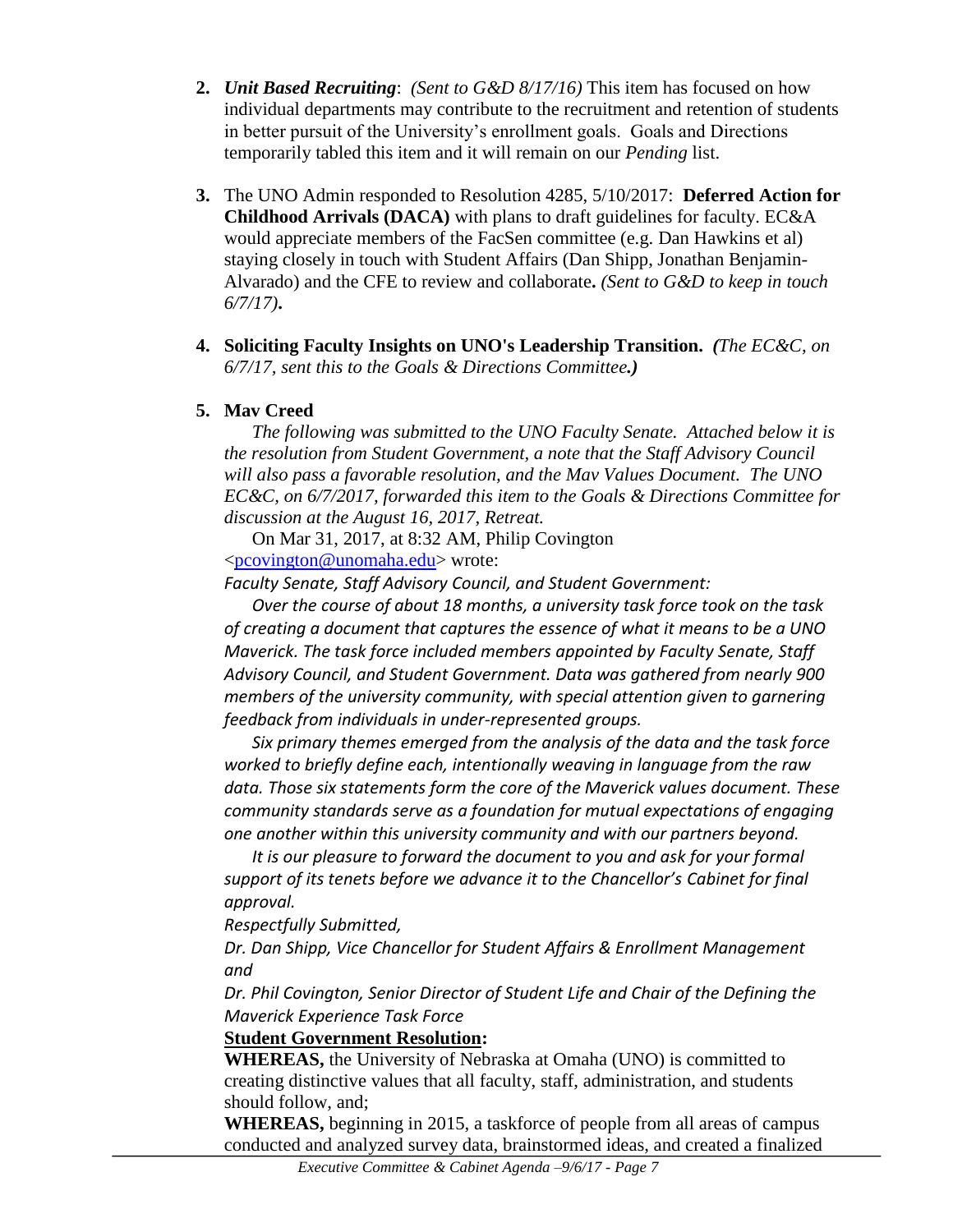document featuring the values that all UNO members should engage in and expect from others, and;

**WHEREAS,** two surveys were utilized to determine initial ideas for why students came to UNO, what they like about UNO, and whether they are proud to be a Maverick, and;

**WHEREAS,** there was data collected from close to 900 members of the UNO community, and there was a primary focus on reaching underrepresented individuals, and;

**WHEREAS,** after analyzing the data, the taskforce realized that the UNO community was lacking a creed to clearly define what it meant to be a Maverick and the Maverick experience, and;

**WHEREAS,** through extensive work, the taskforce, with assistance by University Communications and Dr. Dan Shipp, created a Maverick Value document listing the specific values as well as a statement noting that these values must be integrated in order to have an impact.

**THEREFORE BE IT RESOLVED**, that Student Government of the University of Nebraska at Omaha (SG-UNO) supports the Maverick Value document that better defines what it means to be a Maverick and its integration into the University system and communities beyond.

**- - - - - - - - - - - - - - - -**

**Staff Advisory Council:** On April 11, 2017, Staff Advisory Council voted unanimously to pass a resolution in support of the document spelling out what it means to be a UNO Maverick.

**- - - - - - - - - - - - - - - -**

Below is the Mav Values Document:

*We the students, faculty and staff of the University of Nebraska Omaha (UNO) hold the following community values to be the foundation of our identity as Mavericks.*

*As Mavericks, we commit daily to advance and support our community values:*

#### *Authenticity*

*We stay true to our authentic selves and respect the unique and shared histories of the other members of our community.*

#### *Integrity*

*We strive to make sure our words are consistently reflected in our actions and treatment of others.*

### *Inclusion*

*We are committed to cultivating a campus climate that welcomes and supports people of all cultures, beliefs, identities, and backgrounds.*

#### *Service*

*We engage in service with others to improve the lives of individuals throughout the Omaha metro area, state and beyond.* 

### *Resilience*

*We rise above difficult challenges through hard work and courageous determination.* 

#### *Achievement*

*We accomplish our individual and shared goals by reaching high personal and professional levels of excellence.*

*We realize that these values are only words until we integrate them into our individual and shared actions. We commit to advancing these values as Mavericks at UNO, in the greater Omaha community, and beyond.*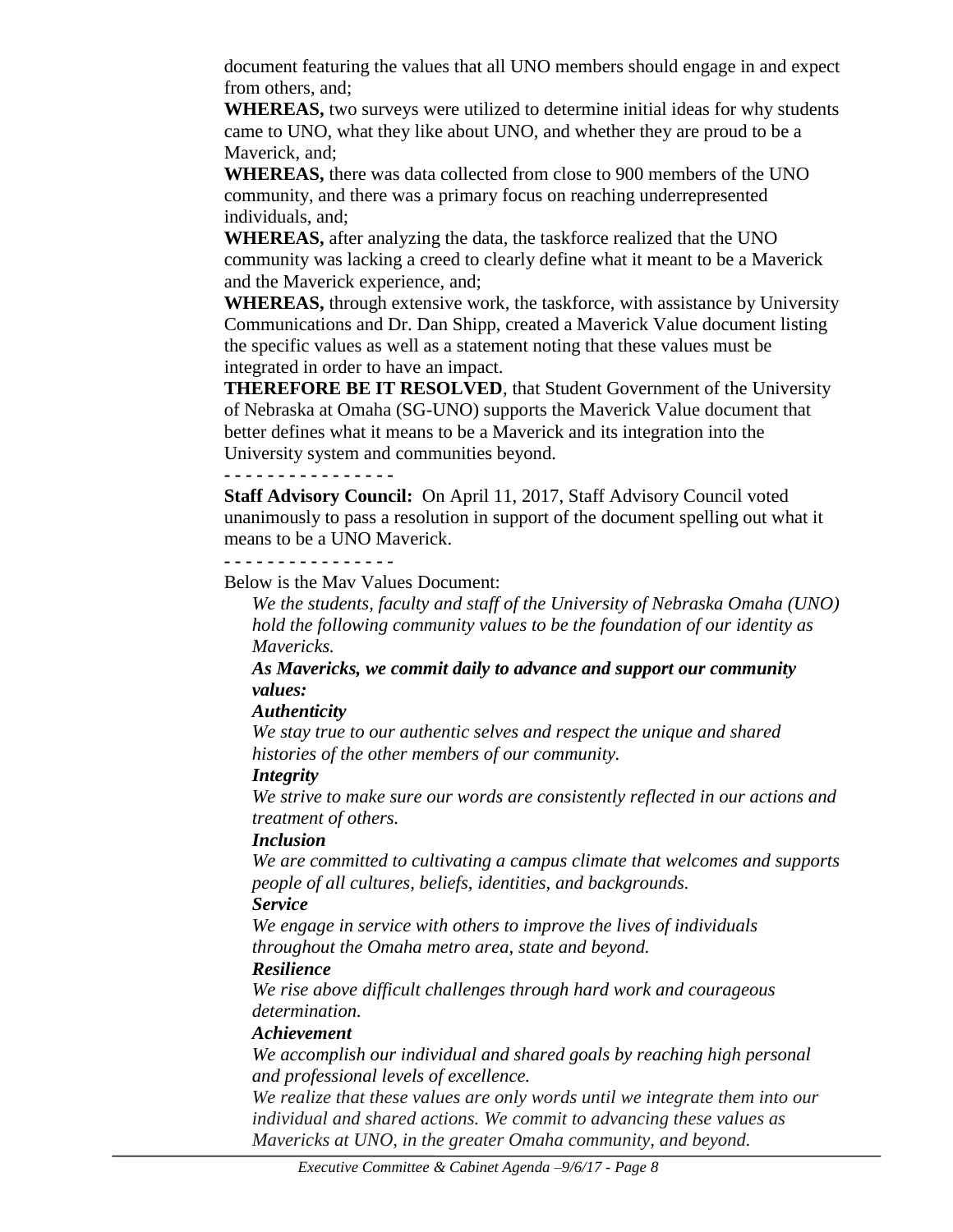### **6. Parking Changes and Parking for Adjunct (Part Time and Temporary) Faculty:**

Link for reference: [https://www.unomaha.edu/news/2017/04/parking-changes](https://www.unomaha.edu/news/2017/04/parking-changes-coming-to-campus.php)[coming-to-campus.php](https://www.unomaha.edu/news/2017/04/parking-changes-coming-to-campus.php)

### *Part-time permit options.*

- *Night Only Surface Permit – after 2:30 P.M.*
- *Lot T \$5 Entry - Weeks 2-16 of Fall/Spring Semesters (all-day)*
- *Daily/Hourly Permit Options \$1-4*
- *Reduced fee West or Pacific Street Garage Permit - \$200 Annually*
- *\$3 after 12:30 P.M. in the East Garage Lots U and T only.*
- *Lot 26 (no permit required with free limited shuttle service)*
- **E. Professional Development:** Senator Adams (No meeting/no report)

### **PENDING:**

- **1. Faculty Professional Development Leave policies/procedures:** Given a growing number of questions and concerns about this issue, our committee will be gathering information (policies/procedures) at all levels (regents, university, colleges, departments) and comparing those documents in order to explore questions, including**:** 
	- **a.** Can faculty get a full year of leave if waiting until 12 years of service instead of at 6 years?
	- **b.** What are the earning restrictions while on leave (sabbatical)?
	- **c.** What documents govern how leave is prioritized/awarded?
	- **d.** What are the criteria for leave across colleges/departments? How consistent are these?
	- **e.** Who all reviews and/or weighs in on these decisions?

What language does the AAUP contract have regarding leave/sabbatical?

### **F. Committee on Rules:** Senator Nash

The Rules Committee met at the Criss Library on August 30, 2017.

*Present:* Samantha Clinkinbeard, Jeremy Johnson, Paul Landow, Bob Nash, Kathy Peterson, Wei Rowe.

*Absent:* None.

### **1. RESOLUTION: Academic Assessment Committee**

BE IT RESOLVED, that the following Senator be appointed to the Academic Assessment Committee for a one year term (08/01/17-07/31/18) to replace Samantha Clinkinbeard as a representative for the Faculty Senate:

Samantha Clinkinbeard (to be reappointed).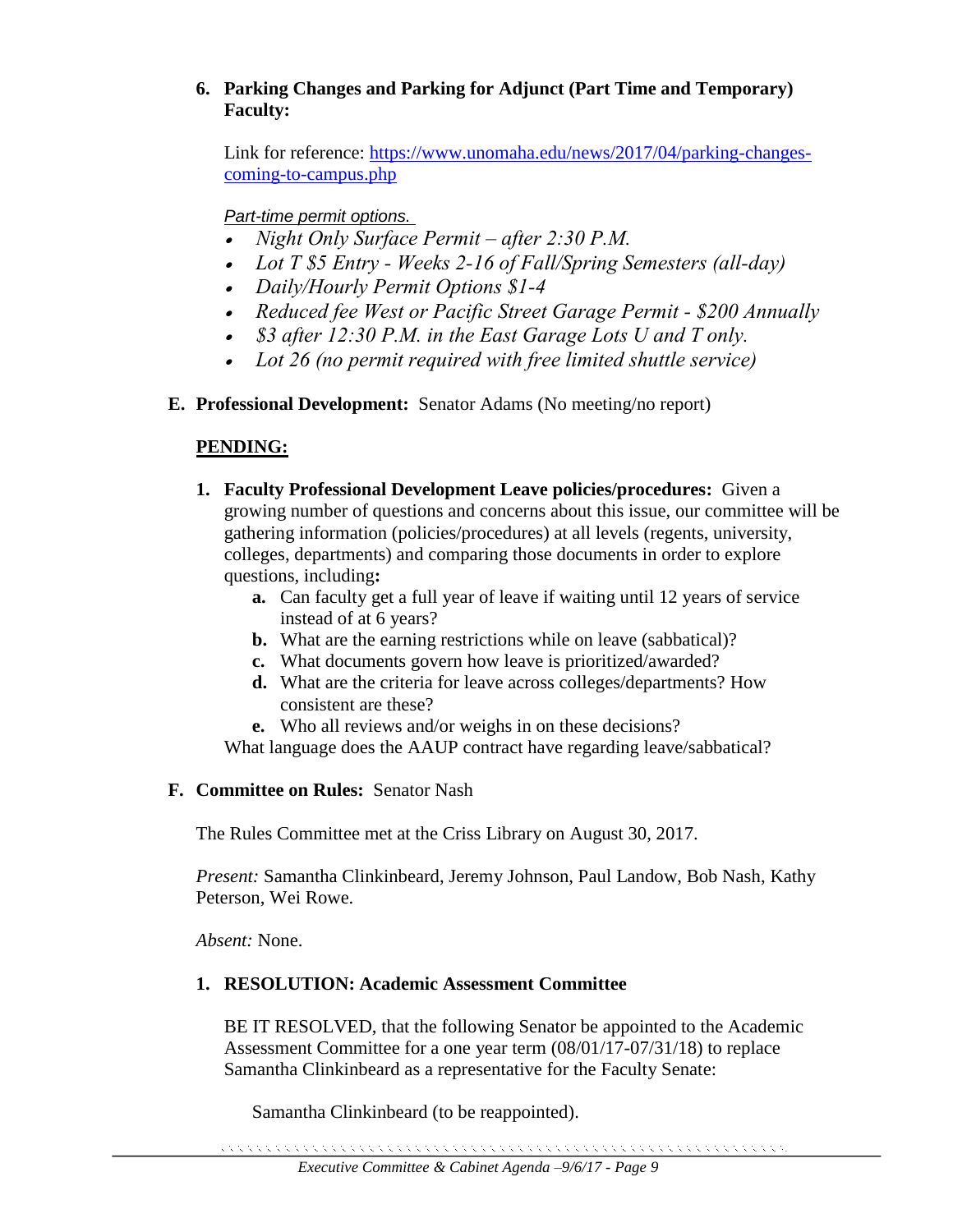#### **2. RESOLUTION: Digital Communications Team**

BE IT RESOLVED that Tej Adidam be appointed as a faculty representative to the Digital Communications Team for a three-year term (08/01/17-07/31/20).

rent and the sense of the sense of the sense of the sense of the sense of the sense of the sense of the sense of

#### **3. RESOLUTION: University Committee on Excellence in Teaching**

BE IT RESOLVED, that the following faculty members be recommended for service as three-year appointments, from 08/01/17 through 07/31/20, on the University Committee on Excellence in Teaching. (Of the committee, two members should be recipients of the award and one member should be a pretenure faculty at-large member. These members will serve staggered terms, and their replacements will be appointed to serve terms that would balance term endings, except for the pre-tenure faculty at-large member, who serves one year (08/01/17-07/31/18):

Shelby Van Nordstrand, CFAM, (to replace Sherrie Wilson); William Mahoney, IS&T (to replace Matt Germonprez – *recipient of award*);

#### AND

Anne Karabon, ED, Pre-Tenure Faculty Member At-Large (to replace Matthew Patton) (term: 08/01/17-07/31/18).

. The contract of the contract of the contract of the contract of the contract of the contract of the contract

#### **4. RESOLUTION: UCRCA (University Committee on Research & Creative Activity)**

BE IT RESOLVED that the following name go forward to replace Anastasia Kyvelidou (ED), who has resigned, to complete her three-year term, from 08/01/16 through 07/31/19:

Michelle Friend, ED (to replace Anastasia Kyvelidou).

#### **5. RESOLUTION: University Committee on Technology Resources, Services & Planning**

BE IT RESOLVED that the following name go forward to replace Timi Barone, who has resigned, to complete her three-year term, from  $08/01/15$  through 07/31/18:

TBD (to replace Timi Barone).

. A construction of the construction of the construction of the construction of the construction of the construction

#### **6. RESOLUTION: Academic Freedom & Tenure Committee**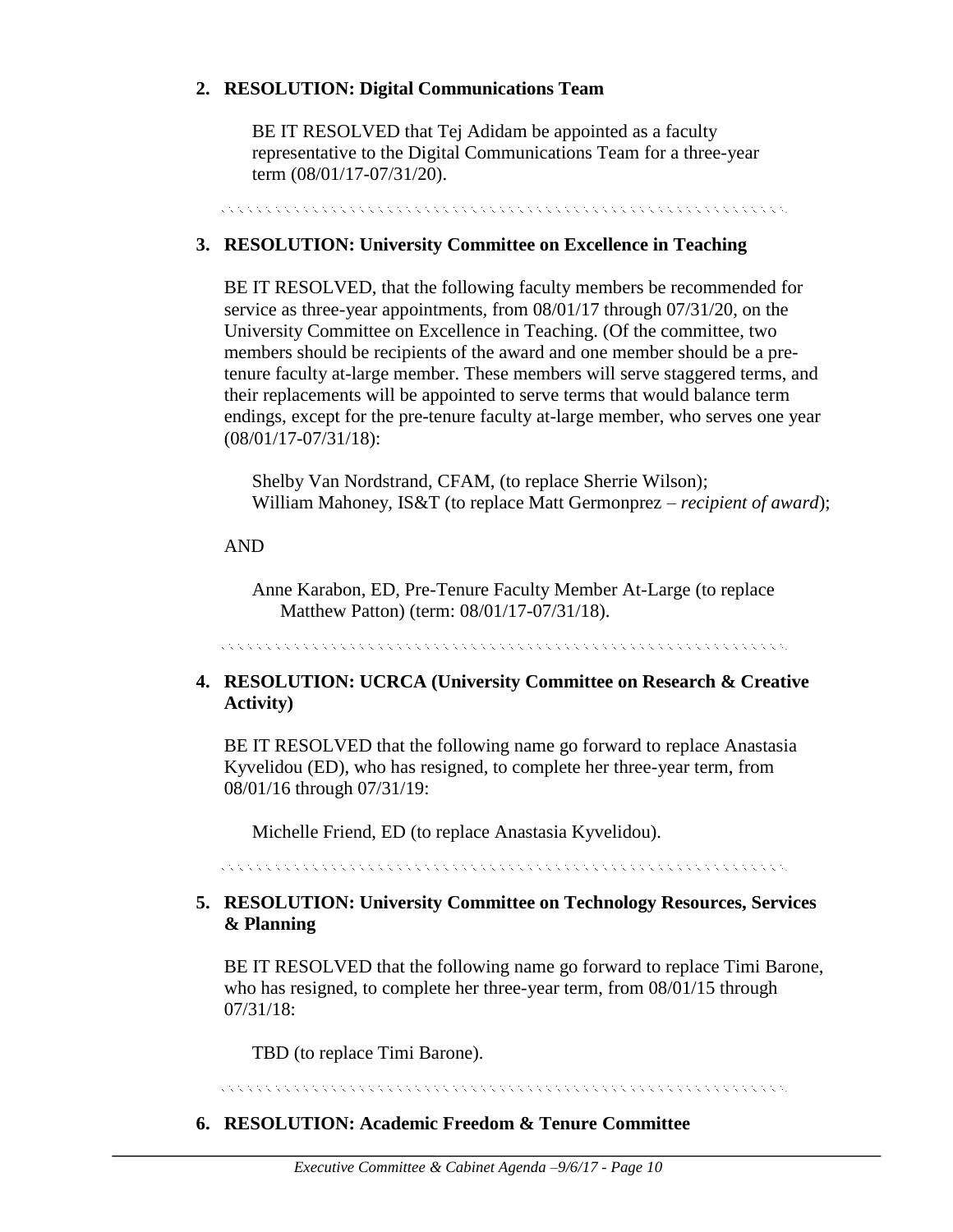BE IT RESOLVED, that in accordance with Article 6.5.2 of the Faculty Senate Bylaws the following nominees for the Academic Freedom and Tenure Committee are brought forward by the Rules Committee for senate nomination. The ballot will be presented to the UNO Faculty.

Two tenured faculty members will be elected from the following four nominees to serve a three-year term from October 16, 2017, through October 15, 2020, to replace Carey Ryan and Richard Stacy, whose terms will expire:

Ramon Guerra (English, A&S) Nancy Kelley (Social Work, CPACS) Ziaul Huq (Management, BA) TBD.

#### **7. RESOLUTION** : **Faculty Grievance Committee**

**BE IT RESOLVED** that in accordance with the Faculty Senate of the University of Nebraska at Omaha Bylaws, Article VI.5.1, Faculty Grievance Committee, the following faculty members are brought forward by the Rules Committee for ballot election by the senate.

Two Associate Professors will be elected from the following four nominees to replace Jodi Kreiling and John Noble, whose terms will expire, the first for a three-year term from September 16, 2017, through September 15, 2020; the second for a two year term from September 16, 2017, through September 15, 2019:

Jayaram Betanabhatla (Physics, A&S) Donna Dufner (ISQA, IS&T) Amy Morris (Art & Art History, CFAM) Joyce Neujahr (Patron Services, LIB)

And one member of the Faculty Senate **Faculty Personnel and Welfare Committee** will be elected from the following two nominees to replace Marshall Prisbell, whose term will expire, as the Faculty Personnel and Welfare Committee representative for a one-year term from September 16, 2017, through September 15, 2018:

Marshall Prisbell John Noble.

#### . A concert and a concert and a concert and a concert and a concert and a concert and a concert and a concert

#### **8. RESOLUTION: UNO Professional Conduct Committee**

BE IT RESOLVED, that in accordance with the Faculty Senate of the University of Nebraska at Omaha Bylaws, Article VI.5.3, Professional Conduct Committee, the following faculty members are brought forward by the Rules Committee for ballot election by the senate.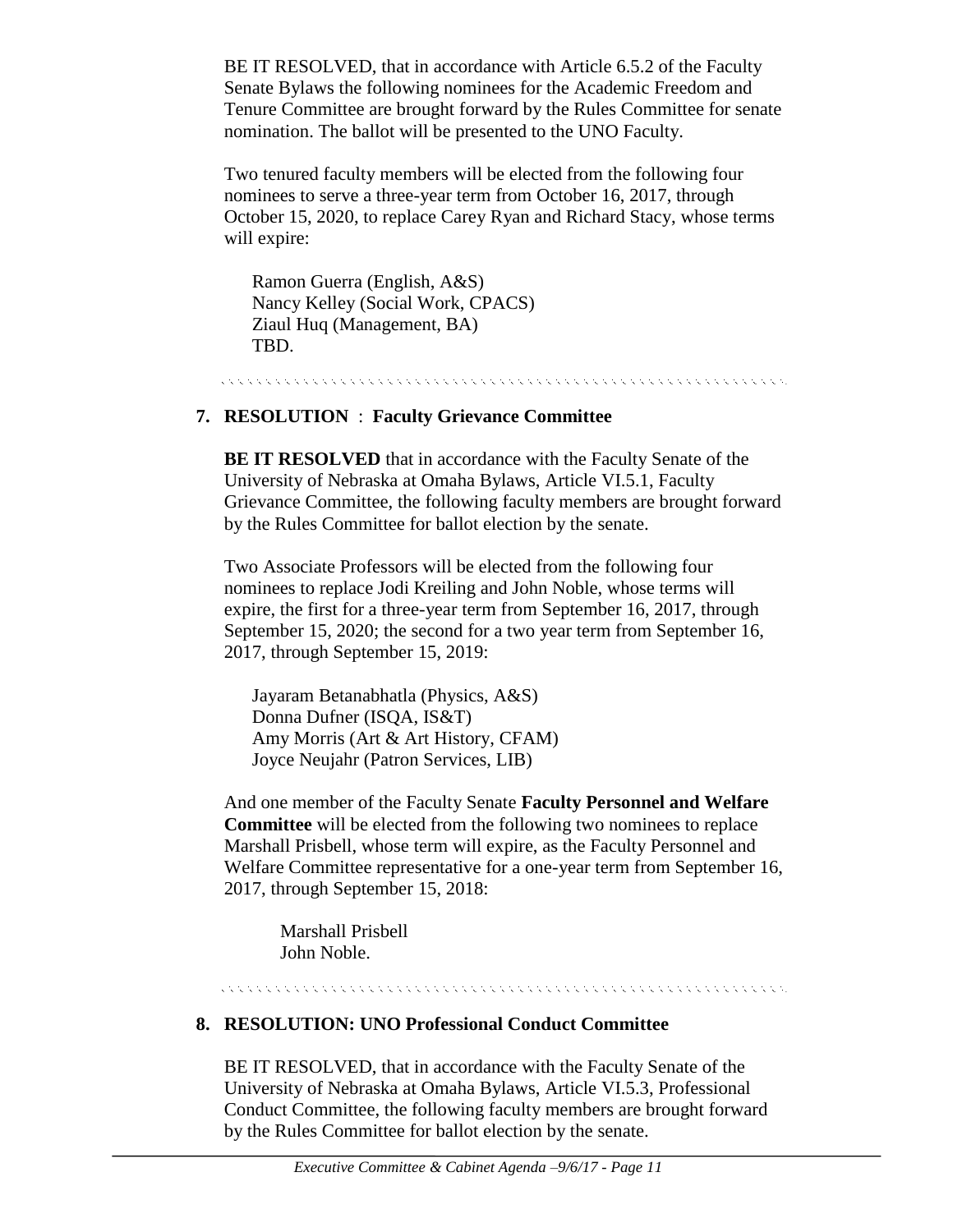BE IT RESOLVED, that one representative must be elected by ballot vote to serve a three-year term from September 16, 2017, through September 15, 2020, to replace outgoing member, Amanda Randall, whose term will expire. In accordance with Section 1.1 of the University of Nebraska at Omaha Professional Conduct Committee's Rules and Procedures, the following two nominees (**all tenured faculty** ranked assistant professor or above) are brought forward by the Committee on Rules for ballot election by the full senate as follows:

David Carter (Counseling, ED) Ann Fruhling (Interdisciplinary Informatics, IS&T).

The newly elected representative will also serve as alternate for threeyears from September 16, 2020, through September 15, 2023.

Amanda Randall will serve as an alternate for 3 years, from September 16, 2017 through September 15, 2020.

#### **Still to fill:**

- Academic Freedom Coalition of Nebraska (AFCON) Membership & Liaison
- Academic Planning Council Representatives (formerly from G&D and A&CA Committees)
- Tuition Remission Task Force

### **PENDING:**

- **1.** The Committee continues to review which Campus & University committees require participants who also serve on the Faculty Senate, and which committees might be served by representatives from the faculty at large**.**
- **2. Completion of** *RESOLUTION 4288-b*

#### **b. Faculty Senate Liaison to Center for Faculty Excellence Advisory Committee**

BE IT RESOLVED that the following faculty members be appointed as Faculty Senate liaison to the Center for Faculty Excellence Advisory Committee, for a one year term, 8/1/16-7/31/17:

TBA (August Faculty Senate Retreat), Faculty Senate Liaison (to replace Stuart Bernstein).

The Faculty Senate will skip completing the above **(RESOLUTION 4288-b).**  The Rules Committee will ask the person in charge if they still need the Faculty Senate to appoint a faculty member, and if so, why. The Rules Committee is leaning toward not appointing anyone. *The Senate moves this to Rules Committee pending as of 8/16/17.*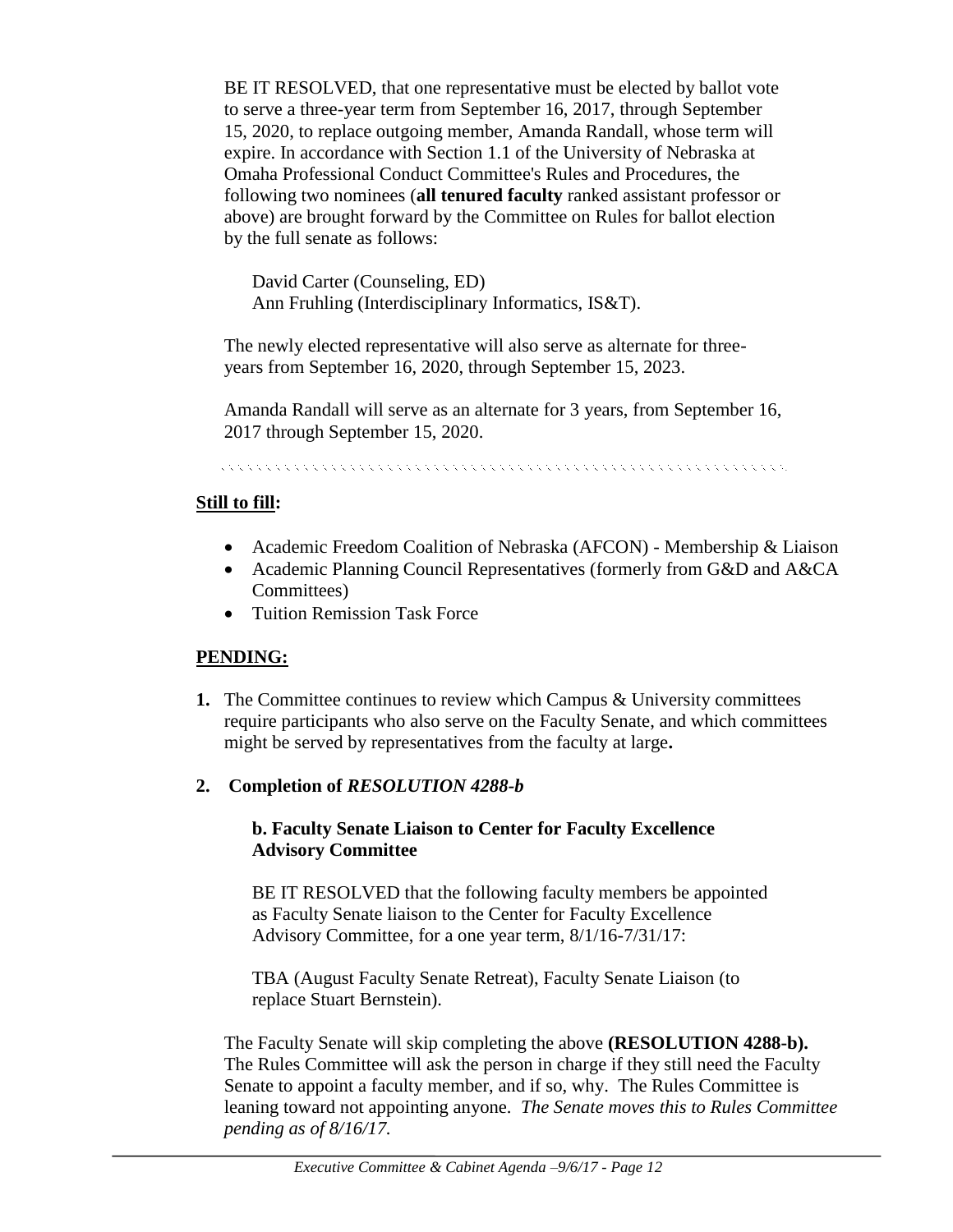#### **3. Completion of RESOLUTION 4289-b:**

**BE IT RESOLVED**, that the following be appointed to University Committees as designated**:** 

#### **b. University Committee on Excellence in Teaching**

BE IT RESOLVED, that the following faculty members be recommended for service as three-year appointments, from 08/01/17, through 07/31/20, on the University Committee on Excellence in Teaching. (Of the committee, two members should be recipients of the award and one member should be "first year faculty member holding a Ph.D.") These members will serve staggered terms, and their replacements will be appointed to serve terms that would balance term endings, except for the first year faculty member, who serves one year (08/01/17-07/31/18):

Shelby VanNordstrand, CFAM (to replace Sherrie Wilson) William Mahoney, IS&T (to replace Matt Germonprez) [*Recipient of Award*]

AND

TBA, new faculty member holding Ph.D. (to replace Matthew Patton) (term: 08/01/17-07/31/18).

The Faculty Senate will skip completing the above **(RESOLUTION 4289-b)**. The Rules Committee is still deciding whether the one year term be filled by a pre-tenured, non-tenured, or un-tenured faculty member. *The Senate moves this to Rules Committee pending as of 8/16/17.*

#### **4. RESOLUTION 4299-b:**

#### **b. Academic Freedom Coalition of Nebraska (AFCON)**

BE IT RESOLVED, that the Faculty Senate President appoints the following senator to be the Senate representative to the Academic Freedom Coalition of Nebraska (AFCON), for a one year appointment from 05/11/17 through 05/09/18, to replace Jayaram Betanabhatla:

BA.

The Rules Committee is still deciding whether a representative is necessary for the above resolution if no one volunteers. The Faculty Senate office receives the AFCON Newsletter, which is forwarded to all senators. *The Senate moves this to Rules Committee pending as of 8/16/17.*

#### **5. RESOLUTION: Tuition Remission Task Force**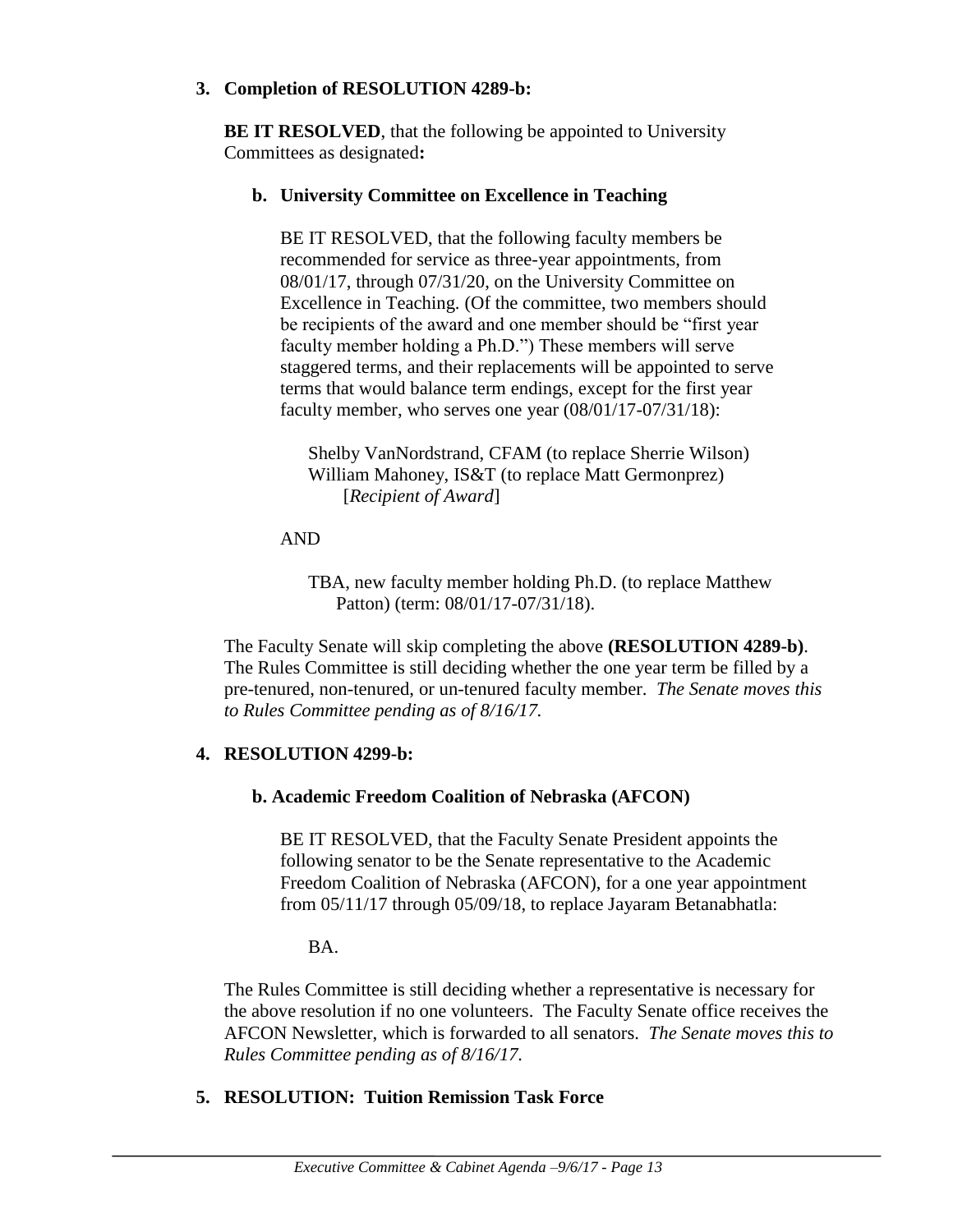BE IT RESOLVED that the following senator be appointed to the Tuition Remission Task Force, for one year (8/1/17-7/31/18) to replace Stu Bernstein, whose term has expired:

The Rules Committee needs more information before replacing the representative for the committee. *The Senate moves this to Rules Committee pending as of 8/16/17.*

### **V. Other Faculty Senate Committees**

\_\_\_\_\_\_\_\_\_\_\_\_\_\_\_\_\_\_\_.

**A. Faculty Senate Budget Advisory Committee Report**: Prof. Johnson/Hall, Maher, O'Hara

### **VI. Ad hoc Committees**

**A. Ad hoc UNO-UNMC Faculty-to-Faculty Communication and Collaboration Committee**

### **VII. Non-Senate Committee Reports**

**A. University-Wide Fringe Benefit Committee:** Prof. John Erickson

(Rec. 9/5/17) *The UWFBC will meet on 9-27-2017. Please forward this to the UNO Faculty Senate Executive Cabinet as a request for items or requests. This request would be appropriate to ask faculty members in all units. As the UNO faculty representative on the committee, I will present those to the UWFBC at the meeting.* 

### **VIII. Unfinished Business**

### **PENDING**

- **A.** Grading Policy Change for "F" "FW" Grades (Policy draft 11/02/15 by Financial Support and Scholarships Office, updated 11/15/15.) (Another issue to note is verification of attendance.) (Fall 2016 w/ Senator Grams and Executive Committee) (On 3/1/17, the EC&C had these questions and asked that they be put on the EC&A agenda:
	- 1. Are Faculty, both full time and adjunct, responsible for records retention? *On 6/7/17 President Grams stated that she will be checking with Bret Blackman regarding data security.*
- **B.** Participation in UNO Faculty Senate *(Fall 2016 to EC&C Pending)* Need to encourage and strengthen participation on UNO Faculty Senate.
	- 1. One possibility might be to change the FS Constitution
	- 2. Discussions with Colleges
	- 3. Go to Chairperson mentor(s)?
	- 4. Go to Board of Chairs

*How to Encourage Faculty to Serve on the Faculty Senate*: Informal data collection by the committee of approximately 40 UNO faculty members has generally revealed that *Service* of this nature tends to be acknowledged with little payoff compared to the perceived time commitment associated with governance. There is also a great deal of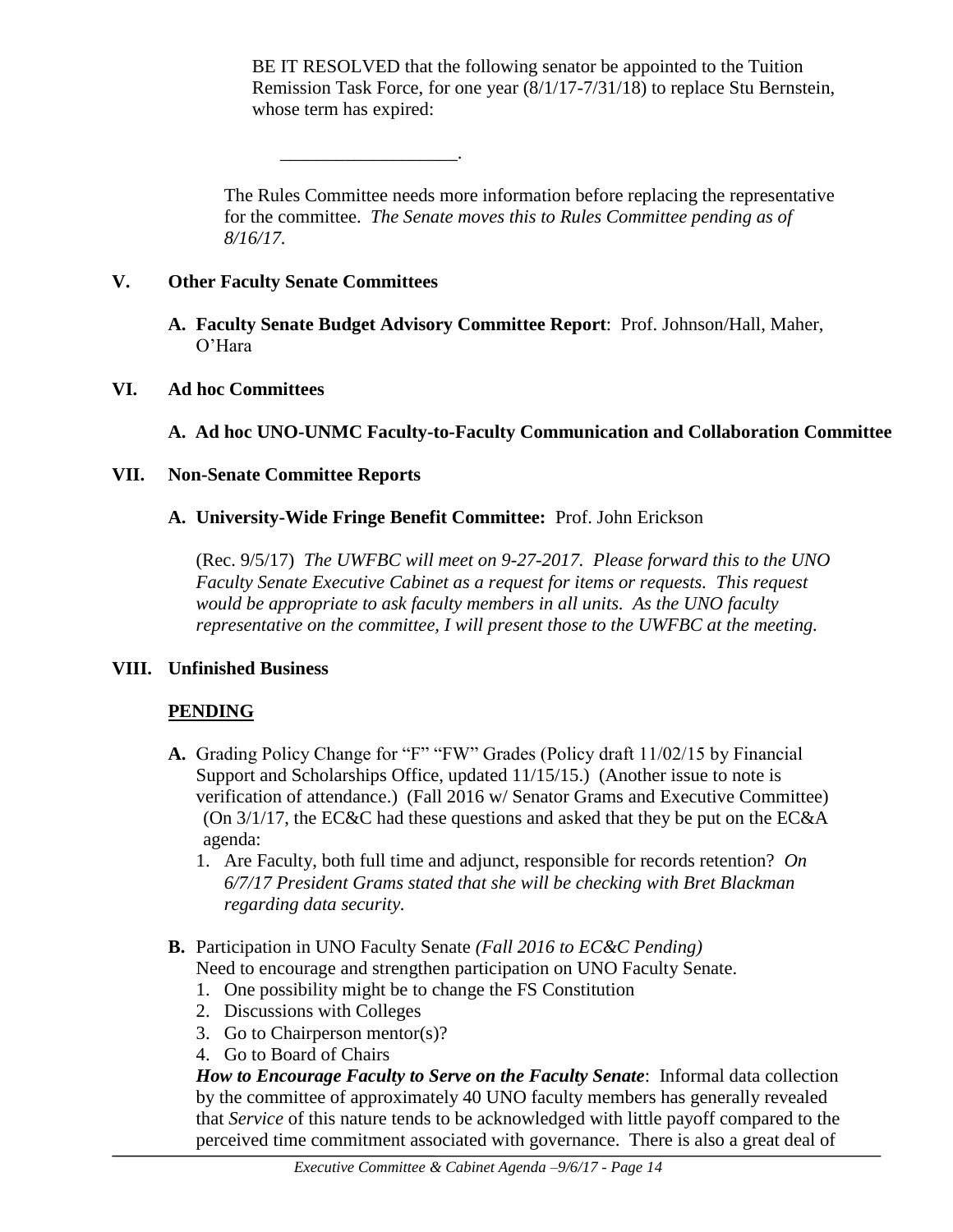misinformation about the time obligations; nevertheless, most of the faculty we talked to showed little interest in this service even after we answered questions. The Goals and Directions Committee is now discussing ways to help the departments incentivize Faculty Senate and other University service opportunities by increasing by better recognizing the value of this service in ways such as higher Merit rankings on Annual Review, etc**.** *(The EC&C asked, on 6/7/17, that this be discussed at the 8/16/17 FS Retreat.)*

**C. Telecommunications** *At the 6/7/17 EC&C meeting President Grams said she will consult with Bret Blackman concerning the recent reorganization in Telecommunication.*

### **D. Change Start Time of UNO Faculty Senate Meetings?**

On 6/7/17 the EC&C suggested this be discussed at the 8/16/17 FS Retreat.

At the 8/16/17 Faculty Senate Retreat there was brief consideration of potential benefits and drawbacks to convening Faculty Senate meetings 15 or 30 minutes later. The matter was left to the Executive Committee to gather relevant data from Institutional Effectiveness, and report back.

- **IX Good of the Order**
- **X. New Business**
- **XI. Adjourn**
- **XII. Announcements**
	- **A. Faculty Senate Mtg.:** Wednesday, September 13, 2017, 2 p.m., CEC 230/231
	- **B. EC&A Mtg:** Wednesday, September 20, 2017, 2 p.m., EAB 200
	- **C. Board of Regents Mtg:** Friday, September 22, 2017, **at UNO**
	- **D. State of the University (Chancellor Gold):** Monday, September 25, 3 p.m., Straus Performing Arts Center (SPAC)
	- **E. EC&C Mtg:** Wednesday, October 4, 2017, 2 p.m., ASH 196

| <b>Schedule for 2017-2018</b>                |                                                |  |  |
|----------------------------------------------|------------------------------------------------|--|--|
| <b>EC&amp;C</b> Meetings                     | <b>Faculty Senate Meetings</b>                 |  |  |
| (Usually 1 <sup>st</sup> Wednesday of month) | (Usually 2 <sup>nd</sup> Wednesday of month)   |  |  |
| (ASH 196)                                    | (Usually in CEC 230/231)                       |  |  |
|                                              | <b>June</b>                                    |  |  |
| $*$ July 12                                  | <b>July</b>                                    |  |  |
| *August 9                                    | August 16, 2017 (Retreat) $(3^{rd}$ Wednesday) |  |  |
|                                              | (Classes begin $8/21/17$ )                     |  |  |
| September 6                                  | September 13                                   |  |  |
| October 4                                    | October 11                                     |  |  |
| November 1                                   | November 8                                     |  |  |